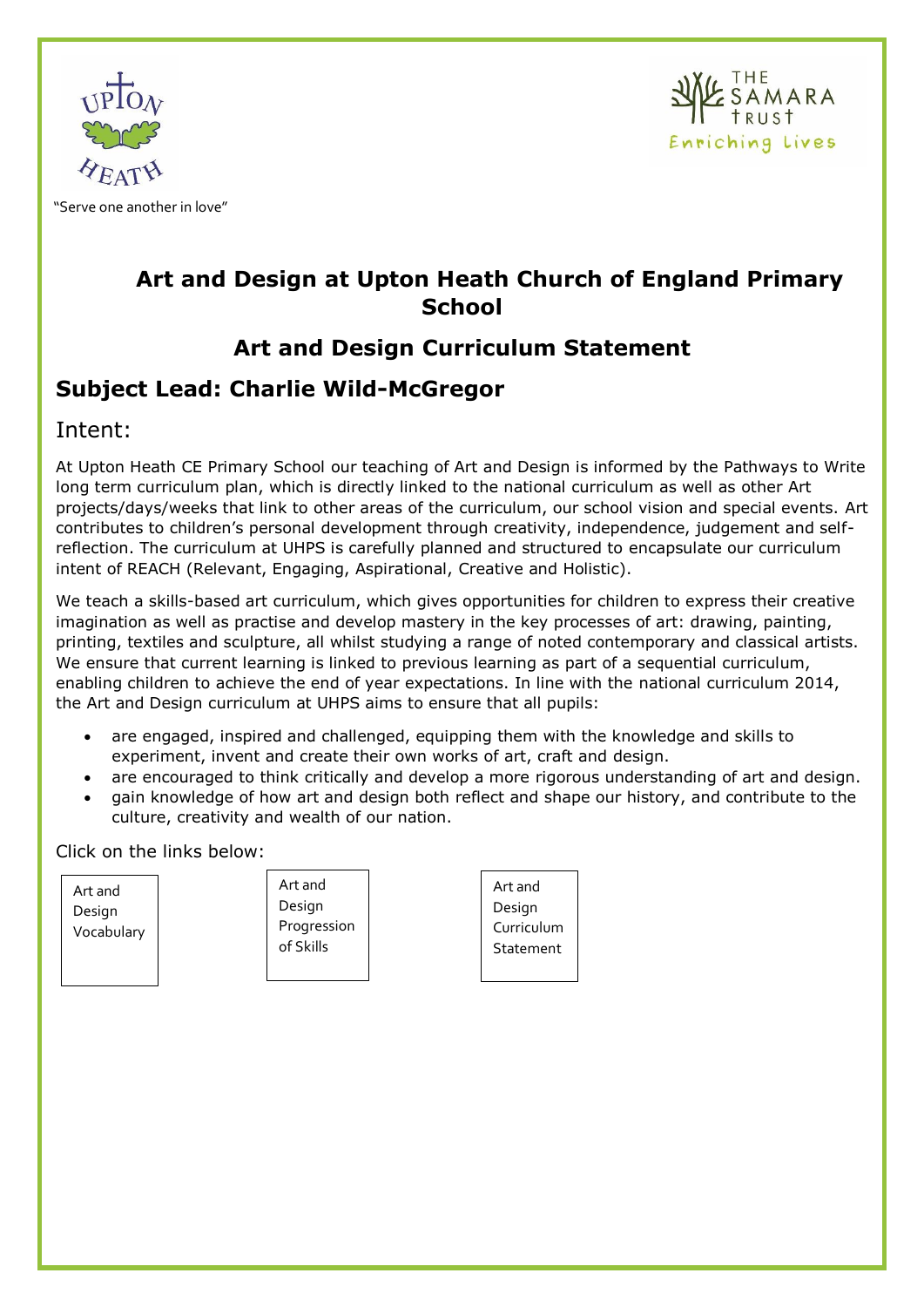|                  | The Art and Design Curriculum |                                     |                                                                                                                                                                |         |                                                                                                                                                                            |         |                                                                                                                                                                                                                                                                                                                                                                                                                                                                                                                                                                                                                                                                                                       |  |  |
|------------------|-------------------------------|-------------------------------------|----------------------------------------------------------------------------------------------------------------------------------------------------------------|---------|----------------------------------------------------------------------------------------------------------------------------------------------------------------------------|---------|-------------------------------------------------------------------------------------------------------------------------------------------------------------------------------------------------------------------------------------------------------------------------------------------------------------------------------------------------------------------------------------------------------------------------------------------------------------------------------------------------------------------------------------------------------------------------------------------------------------------------------------------------------------------------------------------------------|--|--|
| Cohort           | Half<br>term                  | Theme /<br>Topic                    | Intent                                                                                                                                                         |         | Implementation                                                                                                                                                             |         | Impact                                                                                                                                                                                                                                                                                                                                                                                                                                                                                                                                                                                                                                                                                                |  |  |
| Year 1<br>Year 2 | Autumn<br>$\mathbf{1}$        | Troll<br>Swap                       | <b>Drawing</b><br>Study of Joan Miro -<br>create<br>vour own troll Joan Miro<br>style<br>Using colour, pattern,<br>texture,<br>line, shape, form and<br>space. | Display | Knowledge Organisers<br>Home learning links to<br>topic where appropriate<br>Artist study<br>Sketchbooks<br>Twitter/Newsletter/Website                                     |         | Children will develop their use of different<br>grades of pencils and use of charcoal and<br>pastels.<br>Children will develop skills of creating<br>different tones using light and dark.<br>Children will be able to draw something<br>remembered or imagined as well as real<br>life and direct experience.                                                                                                                                                                                                                                                                                                                                                                                        |  |  |
| Year 3           |                               | Seal<br>Surfer                      | <b>Drawing/Painting</b><br>Hokusai - The great<br>wave off Kanagawa<br>Painting, colour mixing                                                                 | Display | Knowledge Organisers<br>Home learning links to<br>topic where appropriate<br>Artist study<br>Sketchbooks<br>Twitter/Newsletter/Website                                     | colour. | Children will develop their use of<br>sketches to produce a final piece of work,<br>e.g. a painting and Children will develop<br>their use of different grades of pencil<br>shade, to show different tones and<br>texture, beginning to develop awareness<br>of objects having a third dimension.<br>Children will be able to predict with<br>accuracy the colours that they mix.<br>Children will have knowledge of where<br>each of the primary and secondary<br>colours sits on the colour wheel.<br>Children will be able to create a<br>background using a wash or a block<br>Children will develop skills of using a<br>range of brushes to create different<br>effects using different scales. |  |  |
| Year 4           |                               | Gorilla                             | <b>Drawing/Painting</b><br>Greatest Showman<br>Circus or zoo posters<br>Drawing and painting                                                                   | Display | Knowledge Organisers<br>Home learning links to<br>topic where appropriate<br>Artist study<br>Sketchbooks<br>Collaborative art<br>Twitter/Newsletter/Website                |         | Children will begin to show facial<br>expressions and crate mood in their<br>drawings/paintings.<br>Children will be able to identify and draw<br>simple objects, and use marks and lines<br>to produce texture.<br>Children will develop skills to organise<br>line, tone, shape and colour to represent<br>figures and forms in movement.<br>Children will develop skills of showing<br>reflections.<br>Children will be able to explain why they<br>have chosen specific materials to draw.<br>Children are able to create all the colours<br>they need.<br>Children will develop their mixing to<br>create tints and shades, using white paint<br>and water.                                      |  |  |
| Year 5<br>Year 6 |                               | Star of<br>Hope,<br>Star of<br>Fear | <b>Drawing/Painting</b><br>Light and shadows<br>WW2 searchlight art<br>LS Lowry - Blitz<br>paintings                                                           | Display | Knowledge Organisers<br>Home learning links to<br>topic where appropriate<br>Artist study<br>Sketchbooks<br>Collaborative art<br>Twitter/Newsletter/Website<br>Topic books |         | Children will confidently explain why they<br>have combined different tools to create<br>their drawings and be able to talk about<br>their chosen techniques. . Children will<br>have developed their own style and<br>explain what it is.<br>Children will be able to explore the effect<br>if light and colour, texture and tone on<br>natural and man-made objects.<br>Children will have developed using<br>complimentary colours in their work.                                                                                                                                                                                                                                                  |  |  |
|                  |                               |                                     |                                                                                                                                                                |         |                                                                                                                                                                            |         |                                                                                                                                                                                                                                                                                                                                                                                                                                                                                                                                                                                                                                                                                                       |  |  |
| Cohort           | Half                          | Theme /<br>$T_{\alpha}$             | Intent                                                                                                                                                         |         | Implementation                                                                                                                                                             |         | Impact                                                                                                                                                                                                                                                                                                                                                                                                                                                                                                                                                                                                                                                                                                |  |  |

| Cohort | Half | Theme /                                | Intent                                                                                                                | Implementation                                                                                       | Impact                                                                                                                                               |
|--------|------|----------------------------------------|-----------------------------------------------------------------------------------------------------------------------|------------------------------------------------------------------------------------------------------|------------------------------------------------------------------------------------------------------------------------------------------------------|
|        | term | Topic                                  |                                                                                                                       |                                                                                                      |                                                                                                                                                      |
| Year 1 |      | <b>Nibbles</b><br>Traditional<br>Tales | <b>Collage</b><br>Create own fairy tale collage<br>using colour, pattern,<br>texture, line, shape, form<br>and space. | Knowledge Organisers<br>Display<br>Home learning links to<br>topic where appropriate<br>Artist study | Children will be able to cut and tear<br>paper and card for their collages.<br>Children are able to gather and sort<br>the materials they will need. |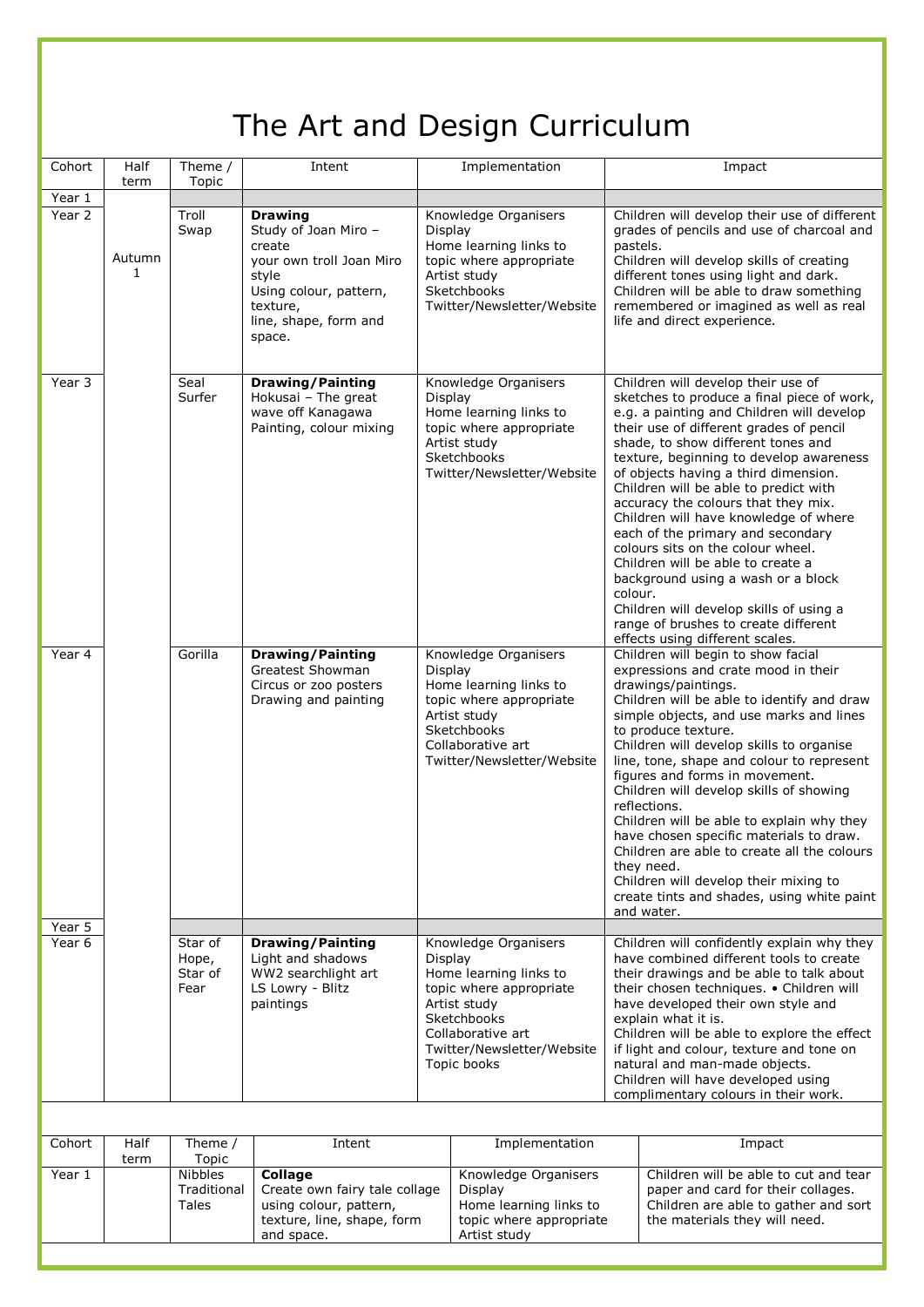|                    | Autumn<br>2 |                                  | Link to artist<br>(Kandinsky/Hunderwasser)                                                                   | Sketchbooks<br>Collaborative art<br>Use of a range of materials<br>and textures<br>Twitter/Newsletter/Website                                                          | Children are able to extend an<br>image within a theme or topic.<br>Children will have developed skills<br>to create images from a variety of<br>media, e.g. photocopied material,<br>fabric, crepe paper, magazines.<br>Children will develop skills to be<br>able to observe and draw shapes<br>from landscapes.                                                                                                                                                                                                                                                                                                                                                                                                                                                                                                                                                         |
|--------------------|-------------|----------------------------------|--------------------------------------------------------------------------------------------------------------|------------------------------------------------------------------------------------------------------------------------------------------------------------------------|----------------------------------------------------------------------------------------------------------------------------------------------------------------------------------------------------------------------------------------------------------------------------------------------------------------------------------------------------------------------------------------------------------------------------------------------------------------------------------------------------------------------------------------------------------------------------------------------------------------------------------------------------------------------------------------------------------------------------------------------------------------------------------------------------------------------------------------------------------------------------|
| Year 2<br>$Year$ 3 |             |                                  |                                                                                                              |                                                                                                                                                                        |                                                                                                                                                                                                                                                                                                                                                                                                                                                                                                                                                                                                                                                                                                                                                                                                                                                                            |
| Year 4             |             | Leon and<br>the Place<br>Between | <b>Drawing/Painting</b><br>Greatest Showman Circus or<br>zoo posters Drawing and<br>painting                 | Knowledge Organisers<br>Display<br>Home learning links to<br>topic where appropriate<br>Artist study<br>Sketchbooks<br>Collaborative art<br>Twitter/Newsletter/Website | Children will develop skills to begin<br>to show facial expressions.<br>Children are able to identify and<br>draw simple objects, and use marks<br>and lines to produce texture.<br>Children will develop skills to<br>organise line, tone, shape and<br>colour to represent figures and<br>forms in movement as well as<br>showing reflections.<br>Children will be able to explain why<br>they have chosen specific materials<br>to draw.<br>Children are able to create all the<br>colours they need.<br>Children will develop their mixing to<br>create tints and shades, using white<br>paint and water.                                                                                                                                                                                                                                                              |
| Year 5             |             | The Lost<br>Happy<br>Endings     | <b>Drawing/Painting</b><br>Jane Ray illustrations<br>(look at Jinnie Ghost as well<br>as Lost Happy Endings) | Knowledge Organisers<br>Display<br>Home learning links to<br>topic where appropriate<br>Artist study<br>Sketchbooks<br>Twitter/Newsletter/Website                      | Children are able to identify and<br>draw simple objects, and use marks<br>and lines to produce texture.<br>Children will develop an awareness<br>and begin to consider elements of<br>composition and issues such as<br>'near' and 'far'.<br>Children will develop shading skills<br>to create mood and feeling.<br>Different techniques will be<br>developed such as<br>shading/hatching.<br>Children will be able to confidently<br>create all the colours they need.<br>Children will develop their paintings<br>to create mood and express their<br>emotions.<br>Children will develop skills in how<br>they experiment with different<br>paints (poster, water, and acrylic)<br>and choose paints to achieve<br>different effects.<br>Children are able to develop a<br>painting from a drawing.<br>Children will identify complementary<br>and contrasting colours. |
| Year 6             |             |                                  |                                                                                                              |                                                                                                                                                                        |                                                                                                                                                                                                                                                                                                                                                                                                                                                                                                                                                                                                                                                                                                                                                                                                                                                                            |

| Cohort | Half<br>term | Theme<br>Topic               | Intent                                                                                                       | Implementation                                                                                                                                                                                                              | Impact                                                                                                                                                                                                                                                                                                                                                 |
|--------|--------------|------------------------------|--------------------------------------------------------------------------------------------------------------|-----------------------------------------------------------------------------------------------------------------------------------------------------------------------------------------------------------------------------|--------------------------------------------------------------------------------------------------------------------------------------------------------------------------------------------------------------------------------------------------------------------------------------------------------------------------------------------------------|
| Year 1 | Spring       | <b>The</b><br>Lion<br>Inside | Painting/3D<br>Create an African mask<br>and/or instrument                                                   | Knowledge Organisers<br><b>Display</b><br>Home learning links to topic<br>where appropriate<br>Art from around the world<br><b>Sketchbooks</b><br>Use of a range of materials<br>and textures<br>Twitter/Newsletter/Website | Children can communicate<br>something about themselves in<br>their painting.<br>Children understand the safety<br>and basic care of materials and<br>tools.<br>Children experiment with<br>construction, joining recycled,<br>natural and manmade<br>materials.<br>Children are able to construct<br>using simple joining and<br>fastening techniques. |
| Year 2 |              | Dragon<br>Machine            | <b>Painting/Collage</b><br>Birds eye maps/paintings of<br>the<br>landscapes travelled over by<br>the dragons | Knowledge Organisers<br>Display<br>Home learning links to topic<br>where appropriate<br>Artist study                                                                                                                        | Children understand how to<br>mix paint to create all the<br>secondary colours.<br>Children will mix and match<br>colours, predict outcomes.                                                                                                                                                                                                           |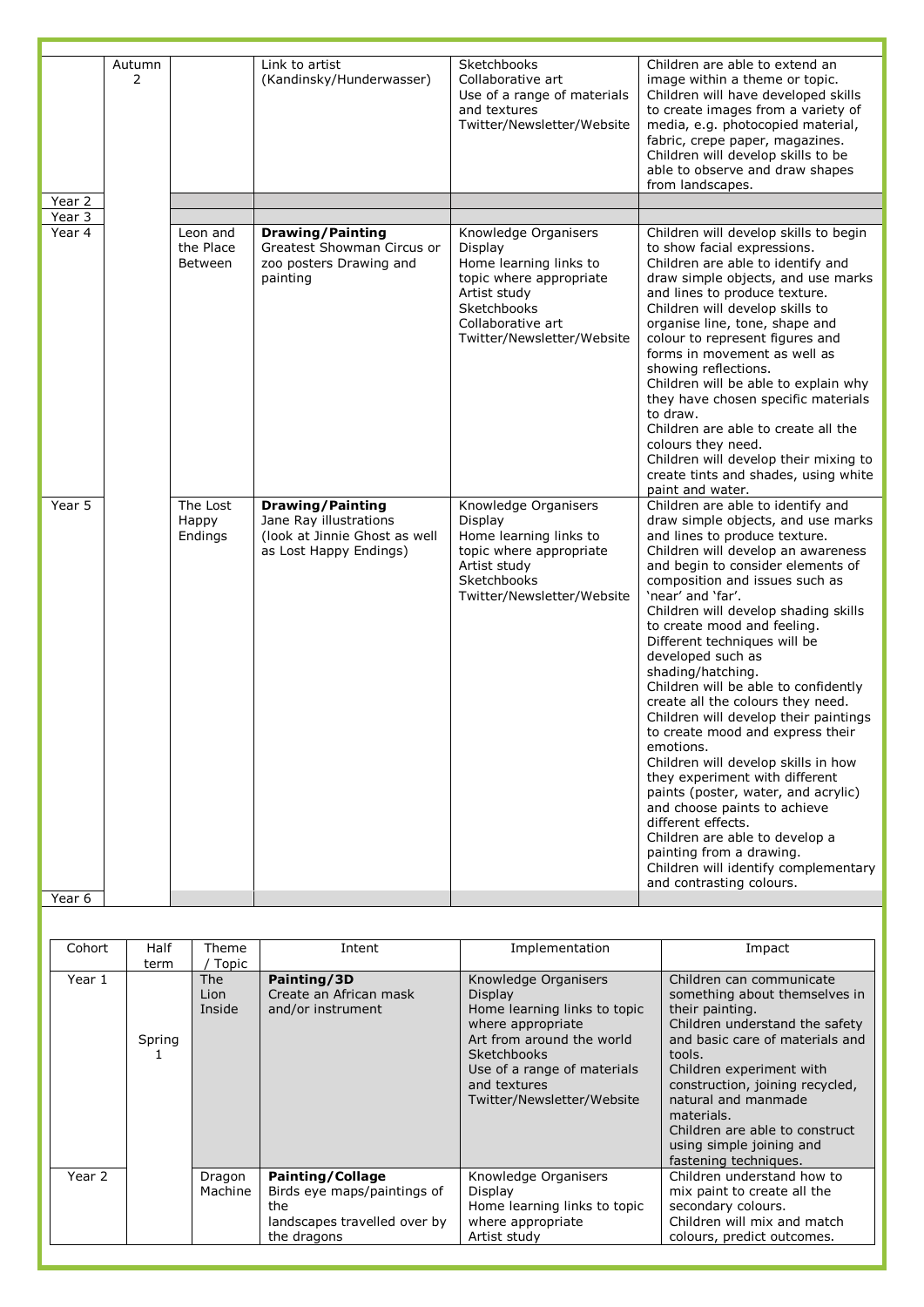|        |                     |                                                                                                                                     | Sketchbooks<br>Collaborative collage<br>Twitter/Newsletter/Website                                                                                                                               | Children will be able to mix<br>their own brown, make tints by<br>adding white and tones by<br>adding black.<br>Children experiment with tools<br>and techniques, e.g. mixing<br>media.<br>Children will develop skills of<br>creating individual and group<br>collages.<br>Children can fold, crumple,<br>tear and overlap papers.                                                                                                                                                                                                                                                                                                                                                    |
|--------|---------------------|-------------------------------------------------------------------------------------------------------------------------------------|--------------------------------------------------------------------------------------------------------------------------------------------------------------------------------------------------|----------------------------------------------------------------------------------------------------------------------------------------------------------------------------------------------------------------------------------------------------------------------------------------------------------------------------------------------------------------------------------------------------------------------------------------------------------------------------------------------------------------------------------------------------------------------------------------------------------------------------------------------------------------------------------------|
| Year 3 | Stone<br>Age<br>Boy | 3D/Drawing/Use of IT<br>Stone age art<br>Early cave paintings                                                                       | Knowledge Organisers<br>Display<br>Home learning links to topic<br>where appropriate<br>Artist study<br>Sketchbooks<br>Outdoor art - mud paintings<br>Twitter/Newsletter/Website                 | Children will develop skills to<br>write an explanation of their<br>sketch in notes.<br>Children will predict with<br>accuracy the colours that they<br>mix.<br>Children know where each of<br>the primary and secondary<br>colours sits on the colour<br>wheel.<br>Children are able to create a<br>background using a wash or a<br>block colour.<br>Children are able to use a<br>range of brushes to create<br>different effects using different<br>scales.<br>Children develop skills of using<br>simple casting methods, e.g.<br>pressing objects into plasticine<br>and cast with wet plaster.<br>Children are able to use the<br>web to research an artists or<br>style of art. |
| Year 4 |                     |                                                                                                                                     |                                                                                                                                                                                                  |                                                                                                                                                                                                                                                                                                                                                                                                                                                                                                                                                                                                                                                                                        |
| Year 5 |                     |                                                                                                                                     |                                                                                                                                                                                                  |                                                                                                                                                                                                                                                                                                                                                                                                                                                                                                                                                                                                                                                                                        |
| Year 6 | Selfish<br>Giant    | <b>Drawing/Painting</b><br>Paul Cezanne - still life of<br>fruit (link with illustrations in<br>Selfish Giant)<br>Links to Mondrian | Knowledge Organisers<br>Display<br>Home learning links to topic<br>where appropriate<br>Artist study/comparison<br>Sketchbooks<br>Collaborative art<br>Twitter/Newsletter/Website<br>Topic books | Children are able to explain<br>why they have chosen specific<br>drawing techniques.<br>Children develop close<br>observational skills using view<br>finders.<br>Children develop their own<br>style.<br>Children are able to use a wide<br>range of techniques in their<br>work and explain why they<br>have chosen specific<br>techniques.<br>Children develop their skills to<br>explore the effect if light and<br>colour, texture and tone on<br>natural and man-made<br>objects.<br>Children look at both 'real life'<br>and 'abstract' paintings.<br>Children work with<br>complimentary colours.                                                                               |

| Cohort | Half<br>term | Theme /<br>Topic                                              | Intent                                                                                            | Implementation                                                                                                                                                                                                                                   | Impact                                                                                                                                                                                                                                                                                                                                     |
|--------|--------------|---------------------------------------------------------------|---------------------------------------------------------------------------------------------------|--------------------------------------------------------------------------------------------------------------------------------------------------------------------------------------------------------------------------------------------------|--------------------------------------------------------------------------------------------------------------------------------------------------------------------------------------------------------------------------------------------------------------------------------------------------------------------------------------------|
| Year 1 | Spring<br>2  | <b>The</b><br>Curious<br>Case of<br>the<br>Missing<br>Mammoth | <b>Drawing</b><br>Self-portraits to display in<br>our gallery/museum - using<br>line/shape/colour | Knowledge Organisers<br>Display<br>Home learning links to topic<br>where appropriate<br>Artist study<br>Sketchbooks<br>Collaborative art<br>Modelling portrait tutorials<br>Use of a range of drawing<br>materials<br>Twitter/Newsletter/Website | Children are able to make<br>marks for a<br>purpose/meaning.<br>Children explore scale.<br>Children observe and draw<br>shapes from anatomy and<br>patterns.<br>Children develop skills of<br>using pencil and crayons.<br>Children are able to draw<br>lines of different shapes and<br>thickness, using 2 different<br>grades of pencil. |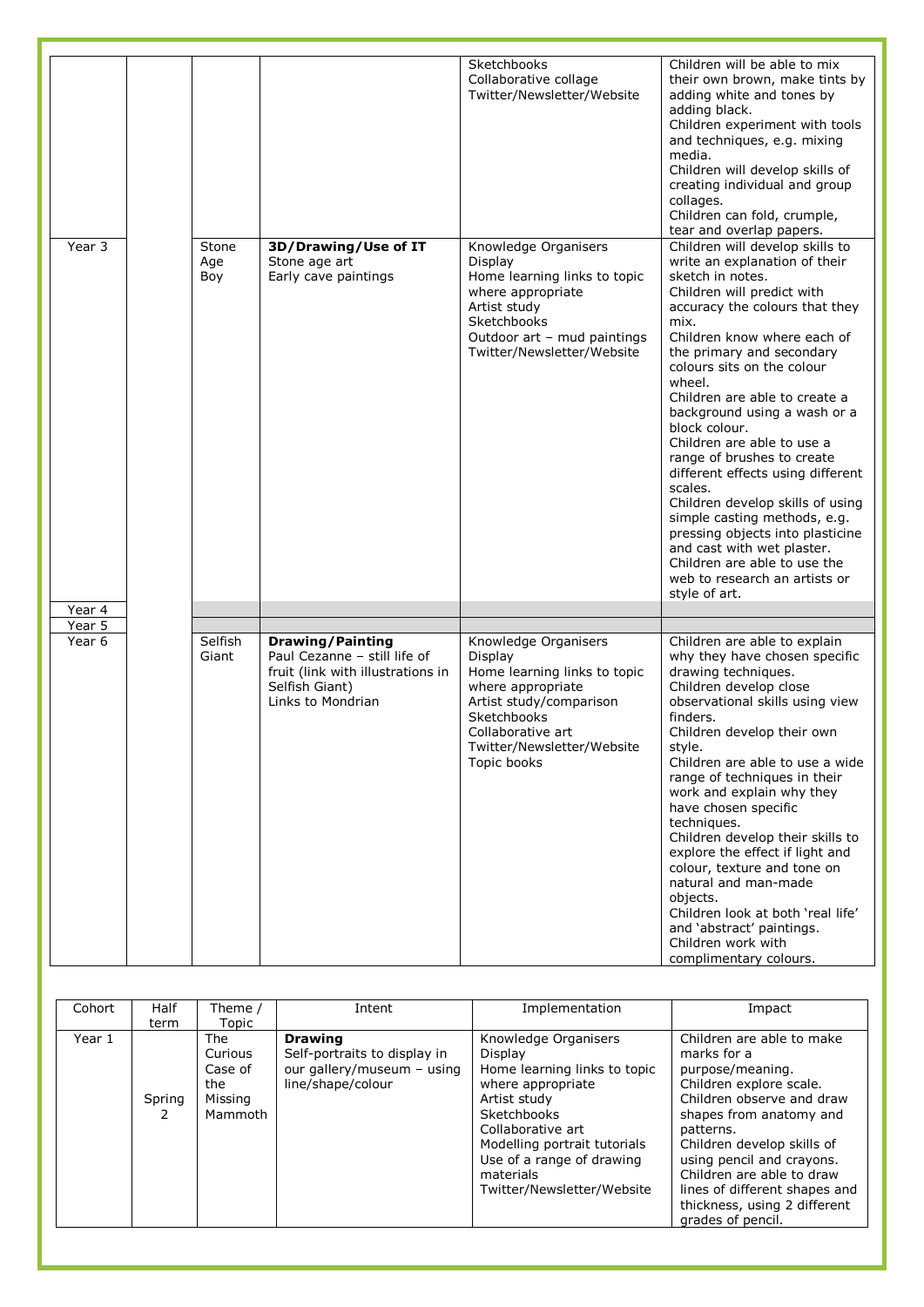|        |          |                              |                              | Children develop ways to      |
|--------|----------|------------------------------|------------------------------|-------------------------------|
|        |          |                              |                              | communicate something         |
|        |          |                              |                              | about themselves in their     |
|        |          |                              |                              | painting.                     |
| Year 2 | Major    | <b>Textiles</b>              | Knowledge Organisers         | Children are able to change   |
|        | Glad,    | Textiles - make samplers     | Display                      | and modify threads and        |
|        | Major    | and                          | Home learning links to topic | fabrics - threading.          |
|        | Dizzy    | practise cross               | where appropriate            | Children are able to apply    |
|        |          | stitch/needlework            | Artist study                 | shapes with glue or by        |
|        |          |                              | Sketchbooks                  | stitching.                    |
|        |          |                              | Collaborative collage        | Children work together to     |
|        |          |                              | Twitter/Newsletter/Website   | create part of a class        |
|        |          |                              |                              | patchwork.                    |
| Year 3 | Big Blue | Collage                      | Knowledge Organisers         | Children are able to cut very |
|        | Whale    | Henri Matisse 'cut outs' -   | Display                      | accurately and overlap        |
|        |          | Polynesia, the sea or Beasts | Home learning links to topic | materials.                    |
|        |          | of                           | where appropriate            | Children will experiment      |
|        |          | the sea                      | Artist study                 | using different colours.      |
|        |          |                              | <b>Sketchbooks</b>           | Children will develop the     |
|        |          |                              | Collaborative art            | use of collage materials to   |
|        |          |                              | Twitter/Newsletter/Website   | represent objects.            |
|        |          |                              |                              |                               |
| Year 4 |          |                              |                              |                               |
| Year 5 |          |                              |                              |                               |
| Year 6 |          |                              |                              |                               |

| Cohort               | Half                   | Theme /                   | Intent                                                                                                        | Implementation                                                                                                                                                                            | Impact                                                                                                                                                                                                                                                                                                                                                                                                                                                           |
|----------------------|------------------------|---------------------------|---------------------------------------------------------------------------------------------------------------|-------------------------------------------------------------------------------------------------------------------------------------------------------------------------------------------|------------------------------------------------------------------------------------------------------------------------------------------------------------------------------------------------------------------------------------------------------------------------------------------------------------------------------------------------------------------------------------------------------------------------------------------------------------------|
| $\overline{Y}$ ear 1 | term                   | Topic<br>Toys in<br>Space | Painting<br>Van Gogh starry night -<br>Painting                                                               | Knowledge Organisers<br>Display<br>Home learning links to                                                                                                                                 | Children develop<br>skills and techniques<br>to create moods in                                                                                                                                                                                                                                                                                                                                                                                                  |
|                      | Summer<br>$\mathbf{1}$ |                           | Use drawing, painting and sculpture to<br>recreate space/starry night<br>Add 3D textures to painting          | topic where appropriate<br>Artist study<br>Sketchbooks<br>Collaborative art<br>Modelling portrait tutorials<br>Use of a range of drawing<br>materials<br>Twitter/Newsletter/Website       | their paintings.<br>Children are able to<br>choose to use thick<br>and thin brushes as<br>appropriate.<br>Children are able to<br>paint a picture of<br>something they can<br>see.<br>Children are able to<br>name the primary<br>and secondary<br>colours.<br>Children explore and<br>mix primary colours<br>to make other<br>colours.<br>Children develop<br>ways of creating<br>textured paint by<br>adding materials<br>such as sand,<br>sawdust or plaster. |
| Year 2               |                        | The Last<br>Wolf          | Collage/Painting/Use of IT<br>Banksy - graffiti art<br>Develop a wide range of<br>techniques/ work of artists | Knowledge Organisers<br>Display/locality artwork<br>Home learning links to<br>topic where appropriate<br>Artist study<br>Sketchbooks<br>Modern/Contemporary<br>Twitter/Newsletter/Website | Children are able to<br>mix paint to create<br>all the secondary<br>colours.<br>Children develop<br>skills of being able<br>to mix and match<br>colours, predict<br>outcomes.<br>Children experiment<br>with tools and<br>techniques, e.g.<br>mixing media.<br>Children understand<br>safety and basic<br>care of materials<br>and tools.<br>Children are able to<br>create a picture<br>independently.<br>Children develop the<br>use simple IT mark-           |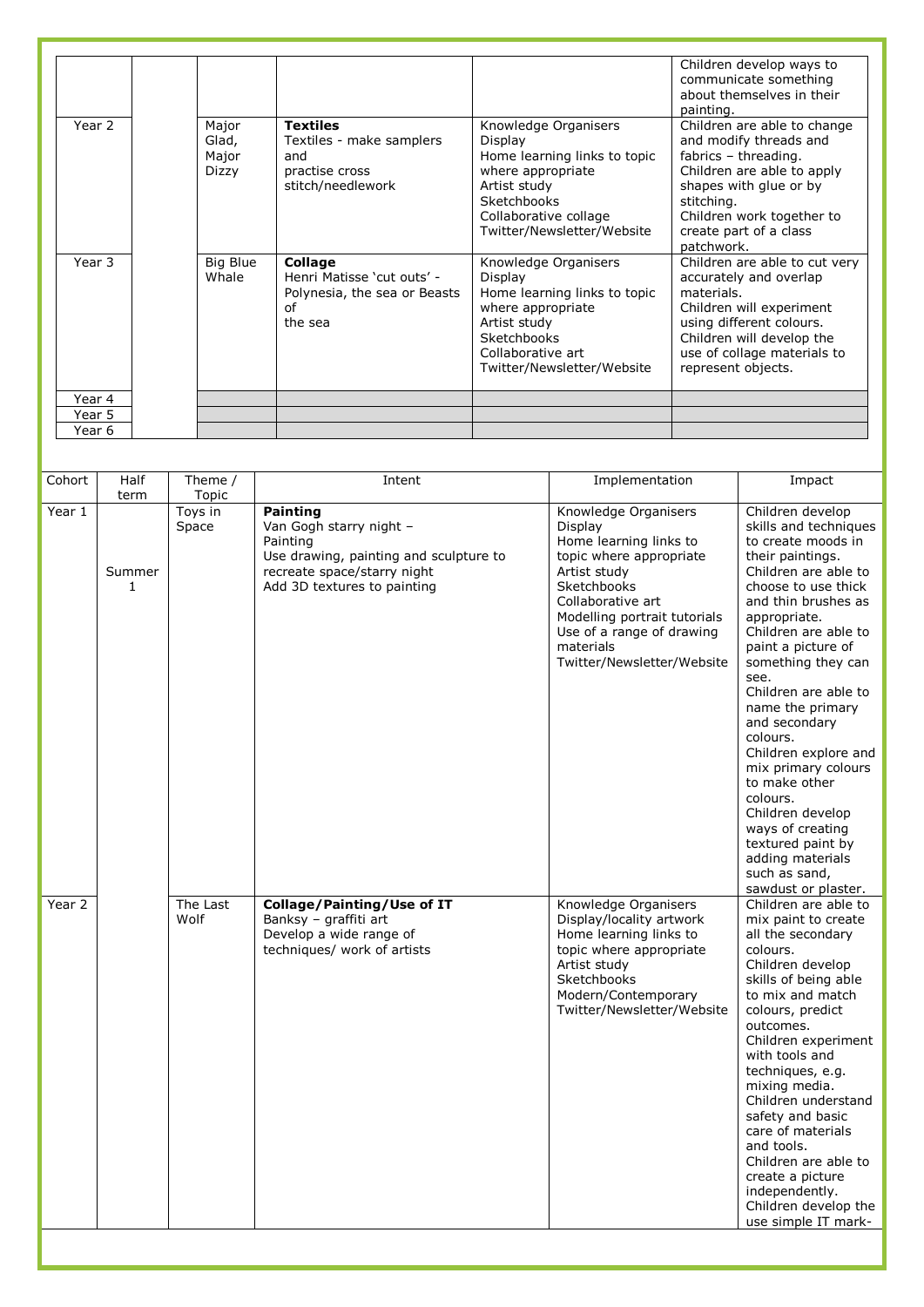| Year 3 |                                                                            |                                                                                                                                          |                                                                                                                                                                                       | making tools, e.g.<br>brush and pen tools.<br>Children develop<br>their skills of editing<br>their own work.<br>Children develop<br>skills to create a<br>print like a designer.<br>(overlapping motifs<br>and colours)                                                                                                                                                                                                                                                                                                                                                                                                                                                                                                                                                        |
|--------|----------------------------------------------------------------------------|------------------------------------------------------------------------------------------------------------------------------------------|---------------------------------------------------------------------------------------------------------------------------------------------------------------------------------------|--------------------------------------------------------------------------------------------------------------------------------------------------------------------------------------------------------------------------------------------------------------------------------------------------------------------------------------------------------------------------------------------------------------------------------------------------------------------------------------------------------------------------------------------------------------------------------------------------------------------------------------------------------------------------------------------------------------------------------------------------------------------------------|
| Year 4 | Where the<br>Forest<br>Meets the<br>Sea<br>Rainforests<br>in 30<br>Seconds | Drawing/Painting/Printing/Collage/3D<br>Henri Rousseau - Collage<br>Tropical forest with Apes and<br>snakes<br>Tiger in a tropical storm | Knowledge Organisers<br>Display<br>Home learning links to<br>topic where appropriate<br>Artist study<br>Sketchbooks<br>Twitter/Newsletter/Website                                     | Children can identify<br>and draw simple<br>objects, and use<br>marks and lines to<br>produce texture.<br>Children develop<br>skills to organise<br>line, tone, shape<br>and colour to<br>represent figures<br>and forms in<br>movement.<br>Children can explain<br>why they have<br>chosen specific<br>materials to draw.<br>Children can create<br>all the colours they<br>need, mix and use<br>tints and shades,<br>using white paint<br>and water.<br>Children develop<br>skills to print using<br>at least four colours.<br>Children are able to<br>create an accurate<br>print design.<br>Children develop<br>printing skills,<br>printing onto<br>different materials,<br>using stencils,<br>combining colours<br>and techniques to<br>build up an image or<br>pattern. |
| Year 5 | The<br>Paperbag<br>Prince                                                  | 3D<br>Sculpture - Barbara Hepworth<br>Create own sculpture from recycled<br>materials                                                    | Knowledge Organisers<br>Display/locality artwork<br>Home learning links to<br>topic where appropriate<br>Artist study<br>Sketchbooks<br>Twitter/Newsletter/Website                    | Children use rigid<br>materials<br>(cardboard, leather<br>hard clay) and<br>explore bending,<br>sticking and cutting<br>these.<br>Children shape,<br>model and construct<br>from observation or<br>imagination.<br>Children use<br>recycled, natural<br>and man-made<br>materials to create<br>sculptures.<br>Children are able to<br>plan a sculpture<br>through drawing and<br>other preparatory<br>work.                                                                                                                                                                                                                                                                                                                                                                    |
| Year 6 | Manfish                                                                    | <b>Painting/Printing</b><br>Keith Siddle<br>Create contrasting colour paintings with<br>repeating patterns of fish                       | Knowledge Organisers<br>Display<br>Home learning links to<br>topic where appropriate<br>Artist study<br>Sketchbooks<br>Collaborative art<br>Twitter/Newsletter/Website<br>Topic books | Children can explain<br>what their own style<br>is.<br>Children use a wide<br>range of techniques<br>in their work.<br>Children can explain<br>why they have                                                                                                                                                                                                                                                                                                                                                                                                                                                                                                                                                                                                                   |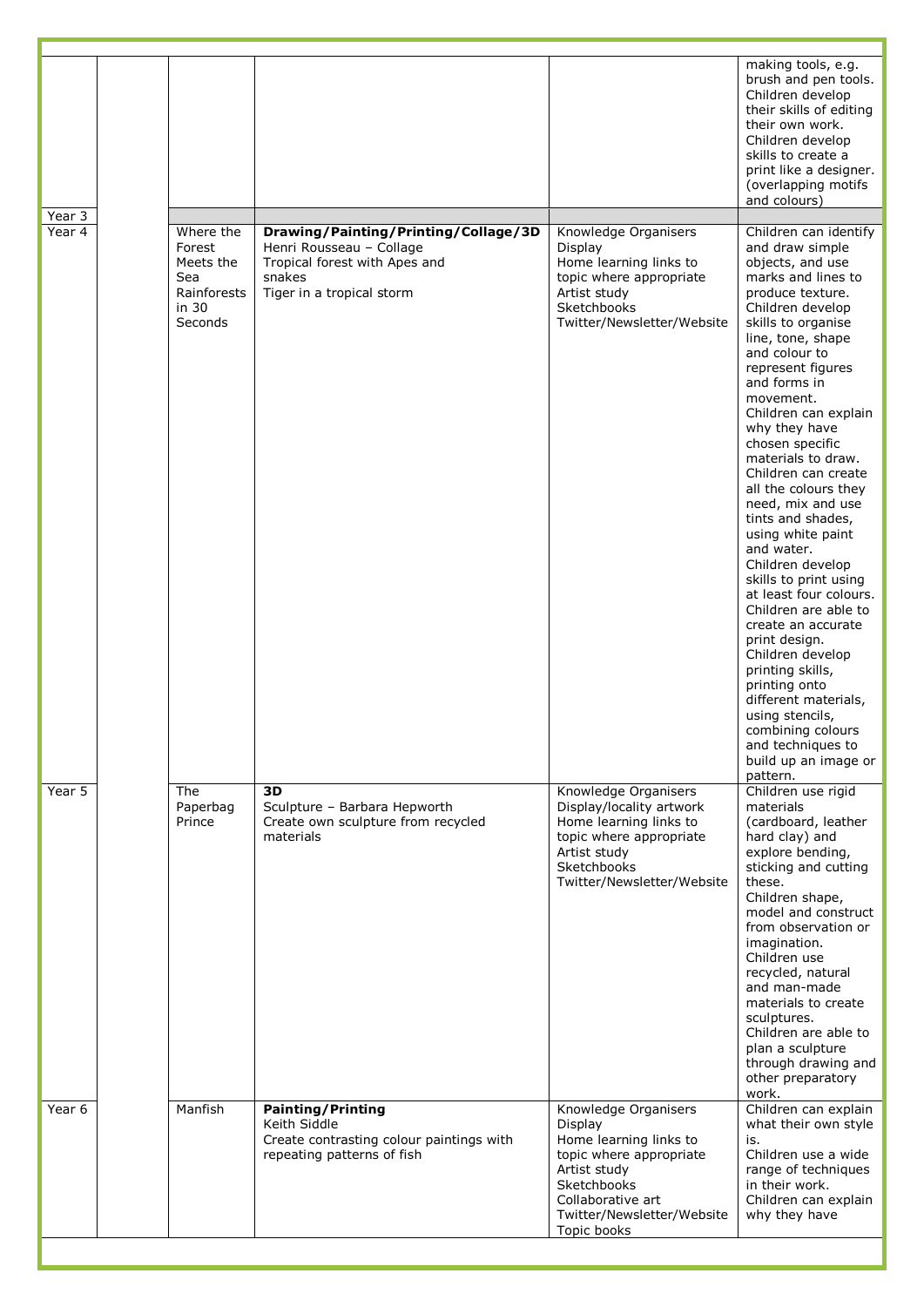|  |  | chosen specific<br>painting techniques.<br>Children explore the<br>effect if light and<br>colour, texture and<br>tone on natural and<br>man-made objects.<br>They can look at<br>both 'real life' and<br>'abstract' paintings.<br>Children can work<br>with complimentary<br>colours and<br>overprint using<br>different colours?<br>Children are able to<br>look very carefully<br>at the methods they<br>use and make<br>decisions about the<br>effectiveness of their<br>printing methods.<br>Children develop<br>ways to combine<br>methods of |
|--|--|----------------------------------------------------------------------------------------------------------------------------------------------------------------------------------------------------------------------------------------------------------------------------------------------------------------------------------------------------------------------------------------------------------------------------------------------------------------------------------------------------------------------------------------------------|
|  |  | printmaking - direct<br>printing, incised<br>printing and stencil<br>to build up images<br>and patterns.                                                                                                                                                                                                                                                                                                                                                                                                                                           |

| Cohort           | Half        | Theme /                      | Intent                                                                                                                                       | Implementation                                                                                                                                                                                                 | Impact                                                                                                                                                                                                                                                                                                                                                                                                                                              |
|------------------|-------------|------------------------------|----------------------------------------------------------------------------------------------------------------------------------------------|----------------------------------------------------------------------------------------------------------------------------------------------------------------------------------------------------------------|-----------------------------------------------------------------------------------------------------------------------------------------------------------------------------------------------------------------------------------------------------------------------------------------------------------------------------------------------------------------------------------------------------------------------------------------------------|
|                  | term        | Topic                        |                                                                                                                                              |                                                                                                                                                                                                                |                                                                                                                                                                                                                                                                                                                                                                                                                                                     |
| Year 1<br>Year 2 | Summer<br>2 | Grandad's<br>Secret<br>Giant | <b>Painting/Printing</b><br>Creating a<br>class/school/locality mural -<br>what would we add to our<br>mural?                                | Knowledge Organisers<br>Display/locality artwork<br>Home learning links to topic<br>where appropriate<br>Artist study<br>Sketchbooks<br>Modern/Contemporary<br>Collaborative art<br>Twitter/Newsletter/Website | Children can mix paint to<br>create all the secondary<br>colours.<br>Children can mix and match<br>colours, predict outcomes and<br>can mix their own brown.<br>Children are able to make<br>tints by adding white and<br>make tones by adding black.<br>Children experiment with tools<br>and techniques, e.g. mixing<br>media.<br>Children create a print like a<br>designer. (overlapping motifs<br>and colours)                                 |
| Year 3           |             | Zeraffa<br>Giraffa           | <b>Painting/Collage</b><br>Steven Brown - Giraffe<br>Drawings/paintings<br>(charcoal, pencil drawings<br>and mark making, colour,<br>mosaic) | Knowledge Organisers<br>Display<br>Home learning links to topic<br>where appropriate<br>Artist study<br>Sketchbooks<br>Modern/Contemporary<br>Twitter/Newsletter/Website                                       | Children can overlap<br>materials.<br>Children experiment using<br>different colours.<br>Children develop use of<br>mosaic.<br>Children use collage materials<br>to represent objects.                                                                                                                                                                                                                                                              |
| Year 4           |             |                              |                                                                                                                                              |                                                                                                                                                                                                                |                                                                                                                                                                                                                                                                                                                                                                                                                                                     |
| Year 5           |             | The<br>Hunter                | <b>Painting/Textiles/Printing</b><br>Large scale elephant<br>paintings/textiles (Batik), or<br>Islamic art and patterns                      | Knowledge Organisers<br>Display<br>Home learning links to topic<br>where appropriate<br>Artist study<br>Sketchbooks<br>Art from around the world<br>Twitter/Newsletter/Website                                 | Children print onto different<br>materials.<br>Children are able select and<br>use materials to embellish<br>work.<br>Children develop skills and<br>experiment with Batik<br>technique.<br>Children experiment with<br>different paints (poster, water,<br>and acrylic) and choose paints<br>to achieve different effects.<br>Children develop a painting<br>from a drawing.<br>Children can identify<br>complementary and<br>contrasting colours? |
| Year 6           |             |                              |                                                                                                                                              |                                                                                                                                                                                                                |                                                                                                                                                                                                                                                                                                                                                                                                                                                     |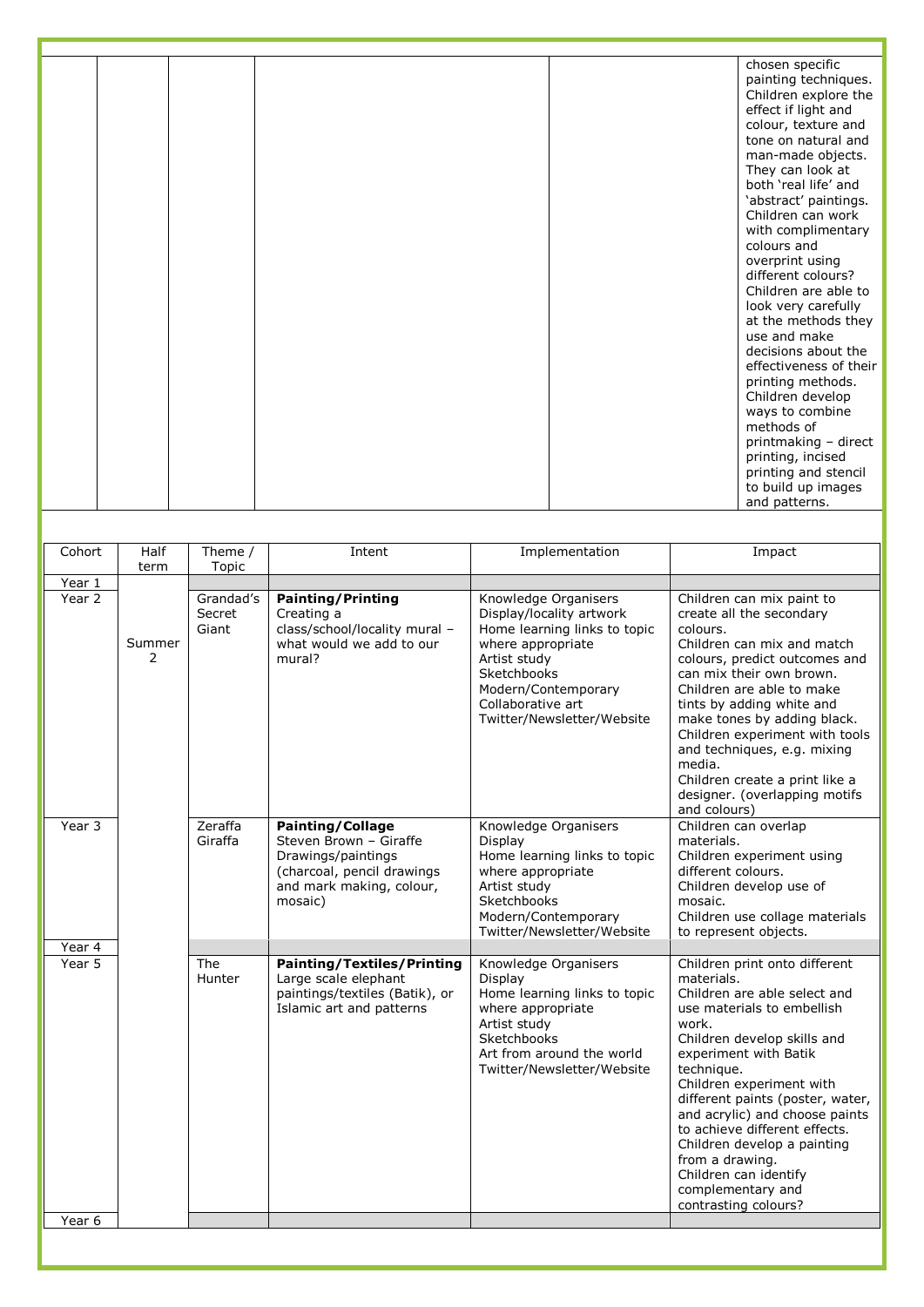# Implementation

Art and Design is taught mostly in blocks, as identified in the long term curriculum plan. Although, there are times over the year where Art and Design is taught over a week, as part of a project or specific days that link with special events, the school vision and our Christian distinctiveness. Aspects of art are taught with a direct link to the central text that is being studied by the cohort, to allow pupils to respond creatively. Art is taught throughout Key Stage 1 and Key Stage 2, to ensure that all pupils receive a quality and focused art curriculum. Throughout their time at school, children develop their artistic skills in 6 key areas: drawing, painting, collage, 3D form, print and textiles, ensuring they cover a range of these in each year group. Children use sketchbooks in Key stages 1/2. This allows them to develop skills of experimenting with different ideas and techniques and evaluating their own work, with the opportunity to revisit their ideas. Our children's artwork will be celebrated throughout school.

Teachers identify and use the key art skills to be taught from our art skills overview for each year group, to ensure that learning is sequential and progression is skills in made as children transition up the school. Where possible, we link our Rights Respecting Schools focus with our themes, as well as our Christian focus for the term, such as Friendship, Compassion, etc. By the end of Key Stage 2, children will have improved their mastery of techniques, such as drawing, painting and sculpture with materials. They will have gained the skills to review and revisit their own ideas and have been taught about the greatest artists, architects and designers in history.

The Early Years Foundation Stage (EYFS) follows Development Matters, which aims to provide children in Reception with opportunities to have develop their "Expressive Arts and Design: Creating with Materials and Being Imaginative and Expressive" by the end of the EYFS Phase. In Reception, our children are able to apply their creativity and lead their own learning, to safely explore a variety of materials and processes through their play, sharing and explaining their creations.

### Impact

Outcomes in Topic and English books, sketchbooks, Twitter, Facebook, Seesaw and Tapestry posts, display evidence and celebrate a broad and balanced art curriculum, demonstrating pupil's enjoyment, creativity and development of art and design skills. Children are involved in reviewing their learning throughout their art sessions and are actively encouraged to self and peer assess, with support from their teachers. At UHPS, we believe that every child is an artist and our art and design lessons will be accessible for all children and they are all proud of what they have achieved. Our resilient, aspirational approach enables our children not only to develop their creativity but also enriches other areas of their lives. Our teaching of Art can help to develop different life skills, such as respecting others' ideas, not giving up if something goes wrong or when something did not turn out how we wanted. As the children move up through the school they will begin to develop their own preferences and style within art.

### British Values and our Christian Distinctiveness.

"Art is our one true global language. It knows no nation, it favours no race and it acknowledges no class. It speaks to our need to reveal, heal, and transform. It transcends our ordinary lives and lets us imagine what is possible." – Richard Kamler

As a school, we value the diverse ethnic backgrounds of all pupils and families and undertake a variety of events and lessons to celebrate these. We have found this approach to be enriching for all parties, as it teaches tolerance, compassion and respect for the differences in our community and thee wider world. At UHPS, our children are taught about a wide range of artists and explore different art movements from Britain and other cultures around the world. This develops further tolerance and harmony between different cultural traditions by enabling children to acquire an appreciation of and respect for their own and other cultures as well as encouraging respect for other people.

Over the year, we complete specific art projects linking to distinct times of the year, events on our SMSC calendar and topical events, for example Remembrance Sunday, Easter and Christmas. These are celebrated within whole school displays/exhibitions. The distinct aims ("serving one another in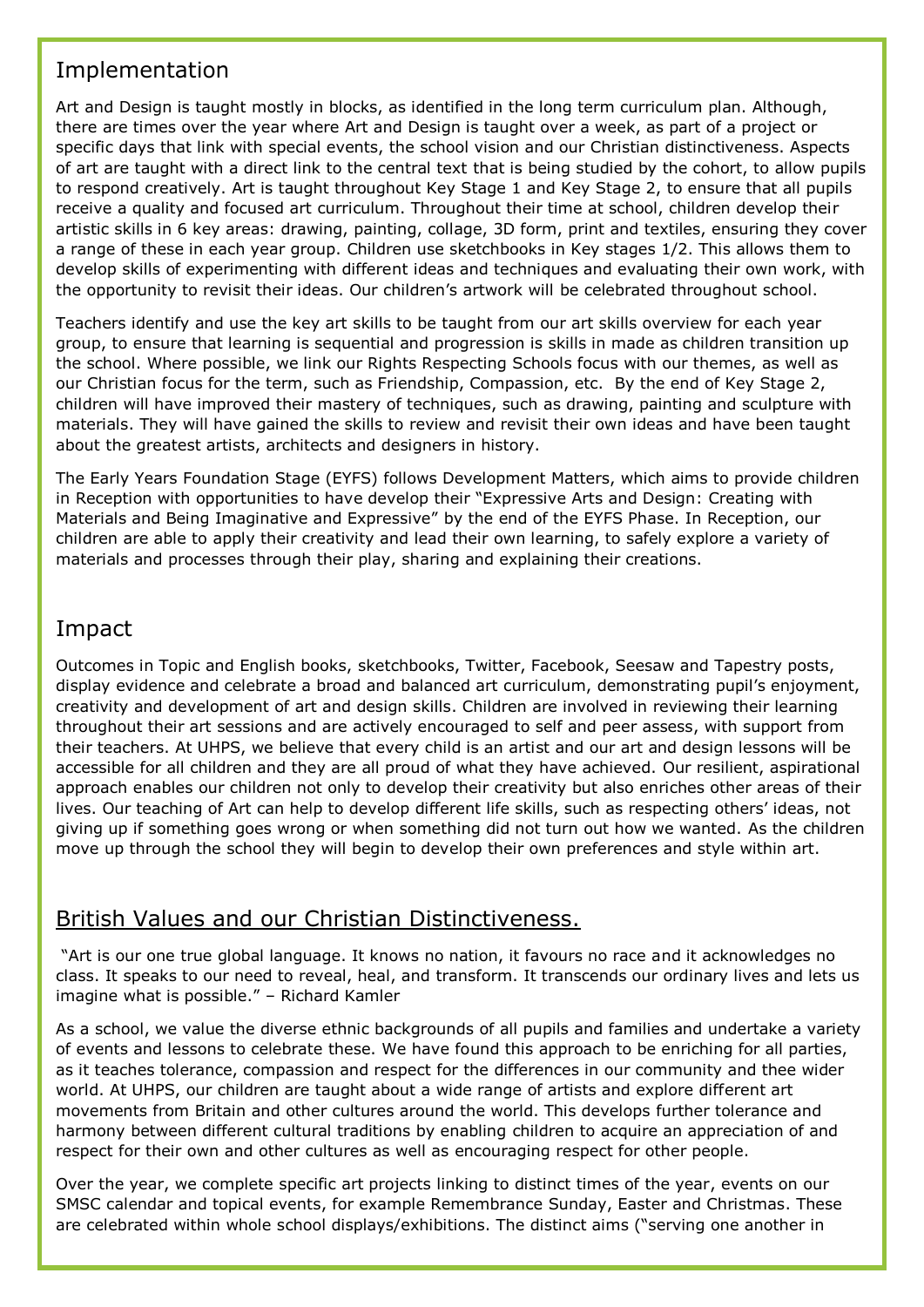love") and Christian values of UHPS (Resilience, Respect, Compassion and Together) underpin every aspect of school life. We embrace the Church of England's vision for education, and that is, "deeply Christian, serving the common good", encompassing our values of Respect, Resilience, Compassion and Together.

UHPS is Rights Respecting School and the teaching of art allows pupils to develop their talents and abilities as well as helping them to learn to respect others. (Article 29). Additionally, children in our school are able to use art to find out things and share what they think by drawing and writing.

# Early Years

In EYFS we explore art and design aspects through the Expressive Arts and Design strand of the Early Years curriculum. This involves children developing their skills of creating and making with a wide range of materials and processes and sharing and using what they have made in their play. Our curriculum and planning in EYFS is led by the children's interests and topics are flexible over the year.

| Cohort    | Half<br>term | Theme / Topic                          | Intent                                                                                                            | Implementation                                                                                                                                                         | Impact<br>English and Math included throughout<br>All areas of learning are included in<br>each topic and ongoing throughout<br>the year. Not necessarily specific<br>areas that are covered.                                                                                                                                                              |
|-----------|--------------|----------------------------------------|-------------------------------------------------------------------------------------------------------------------|------------------------------------------------------------------------------------------------------------------------------------------------------------------------|------------------------------------------------------------------------------------------------------------------------------------------------------------------------------------------------------------------------------------------------------------------------------------------------------------------------------------------------------------|
| Reception | Autumn<br>1  | Baseline/Transition<br>How do we feel? | Self Portraits<br>Picasso<br>Loose part portraits<br>Family drawings                                              | The Colour Monster<br>I have feelings<br>I'm Sticking With You<br>Knowledge<br>Organisers<br>Learning journeys<br>Floor books<br>Display<br>Provision                  | <b>Creating with materials:</b><br>• Safely use and explore a variety of<br>materials, tools and techniques,<br>experimenting with colour, design,<br>texture, form and function.<br>• Share their creations, explaining the<br>process they have used.<br>• Make use of props and materials<br>when role playing characters in<br>narratives and stories. |
|           |              |                                        |                                                                                                                   |                                                                                                                                                                        | Links to other areas of EYFS:<br>Prime Area focus - PSE, CL, PD<br>-Children will show an understanding<br>of their own feelings<br>-Show independence<br>-Explain reasons for rules, know right<br>from wrong<br>-Manage basic hygiene<br>-show sensitivity to others needs                                                                               |
|           | Autumn<br>2  | Winter is coming                       | Van Gogh - Starry<br>Night<br>Winter scene<br>Christmas crafts<br>and creations<br>Diya Lamps -<br>clay/sculpture | Sparks in the Sky<br>Hotdogs in the mini<br>woods<br>The Nativity Story<br>Dipal's Diwali<br>Non-fiction Guy<br>Fawkes<br>Winter stories<br>Penguin stories<br>The Yak | <b>Creating with materials:</b><br>• Safely use and explore a variety of<br>materials, tools and techniques,<br>experimenting with colour, design,<br>texture, form and function.<br>• Share their creations, explaining the<br>process they have used.<br>• Make use of props and materials<br>when role playing characters in<br>narratives and stories. |
|           |              |                                        |                                                                                                                   | Knowledge<br>Organisers<br>Learning journeys<br>Floor books<br>Display<br>Provision                                                                                    | Links to other areas of EYFS:<br>-Talk about lives of people around<br>them<br>-Describe their immediate<br>environment<br>-Know some similarities and<br>differences between different religious<br>and cultural communities<br>-Understand some important<br>processes and changes in the world<br>around them                                           |
|           | Spring 1     | Living in the past                     | Pollock<br>Sculpture<br>Fossils<br>Making<br>puppets/masks and                                                    | Harry and his<br>Bucketful of<br>dinosaurs<br>The Dinosaur Romp<br>Tyrannosaurus Drip<br>Dinosaur Bones                                                                | <b>Creating with materials:</b><br>• Safely use and explore a variety of<br>materials, tools and techniques,<br>experimenting with colour, design,<br>texture, form and function.                                                                                                                                                                          |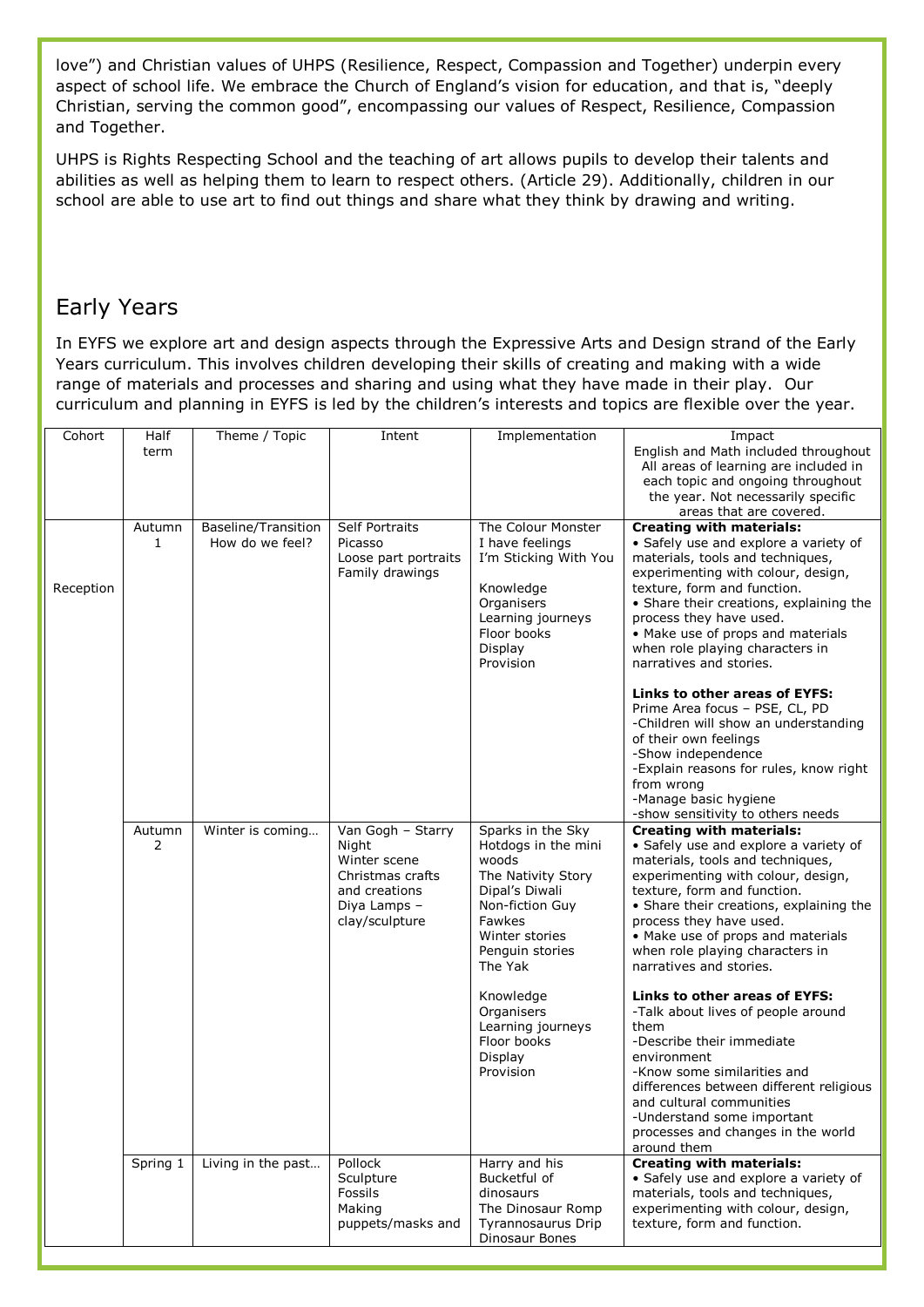|             |                              | props t aid role<br>play                                                                                                                                         | Dinosaurumpus<br>Dinosaurs don't draw<br>Knowledge<br>Organisers<br>Learning journeys<br>Floor books<br>Display<br>Provision                                                                                                                         | • Share their creations, explaining the<br>process they have used.<br>• Make use of props and materials<br>when role playing characters in<br>narratives and stories.<br>Links to other areas of EYFS:<br>-Offer explanations for why things<br>might happen<br>-Express ideas and feelings about<br>their experiences<br>-Past, present and future tenses<br>-Similarities/difference between past<br>and now<br>-Understand the past through settings<br>and characters                                                                                                                           |
|-------------|------------------------------|------------------------------------------------------------------------------------------------------------------------------------------------------------------|------------------------------------------------------------------------------------------------------------------------------------------------------------------------------------------------------------------------------------------------------|-----------------------------------------------------------------------------------------------------------------------------------------------------------------------------------------------------------------------------------------------------------------------------------------------------------------------------------------------------------------------------------------------------------------------------------------------------------------------------------------------------------------------------------------------------------------------------------------------------|
| Spring 2    | What a wonderful<br>world    | Georgia O'Keefe<br>Monet<br>Andy Goldsworthy<br>Spring art                                                                                                       | Farmer Duck<br>Brenda the Sheep<br>Agh, Spider!<br>Old Mcdonald<br>Elmer<br>Giraffes can't dance<br>Knowledge<br>Organisers<br>Learning journeys<br>Floor books<br>Display<br>Provision                                                              | -Make comments about what they<br>have heard and ask questions<br>-Role of people in society<br>-Know similarities and differences<br>between natural world around them<br>and contrasting environments                                                                                                                                                                                                                                                                                                                                                                                             |
| Summer<br>1 | Stepping into the<br>unknown | Beanstalk art -<br>collage<br>Watercolours<br>Big $art - big$<br>collage with<br>materials<br>Creating puppets,<br>props and<br>resources for role<br>play areas | Jack and the<br><b>Beanstalk</b><br>Pirate stories<br>2 Little Pigs<br>Fairy tales<br>Knowledge<br>Organisers<br>Learning journeys<br>Floor books<br>Display<br>Provision                                                                            | <b>Creating with materials:</b><br>• Safely use and explore a variety of<br>materials, tools and techniques,<br>experimenting with colour, design,<br>texture, form and function.<br>• Share their creations, explaining the<br>process they have used.<br>• Make use of props and materials<br>when role playing characters in<br>narratives and stories.<br>Links to other areas of EYFS:<br>-Confident to try new activities<br>-Listen attentively and respond to<br>what others say<br>-Know similarities and differences<br>between natural world around them<br>and contrasting environments |
| Summer<br>2 | Where will we go?            | Henry Matisse<br>Kandinsky - shape<br>and form                                                                                                                   | The Littlest<br>Lighthouse Keeper<br>Maisie goes on<br>holiday<br>Barnaby Bear<br>Shh We Have A Plan<br>What the Jackdaw<br>Saw<br>The Scarecrow's<br>Wedding<br>Knowledge<br>Organisers<br>Learning journeys<br>Floor books<br>Display<br>Provision | <b>Creating with materials:</b><br>• Safely use and explore a variety of<br>materials, tools and techniques,<br>experimenting with colour, design,<br>texture, form and function.<br>• Share their creations, explaining the<br>process they have used.<br>• Make use of props and materials<br>when role playing characters in<br>narratives and stories.<br>Links to other areas of EYFS:<br>-Explore the natural world around him<br>-Invent, adapt and recount narratives<br>and stories                                                                                                        |

# Key Stage 1

During Key Stage 1, pupils should be taught creativity in art, craft and design by using a range of materials to design and make products. They use drawing, painting and sculpture to share their ideas, experiences and imagination as well as developing their techniques in using colour, pattern, texture, line, shape, form and space using clay and printing to a large scale and in 3D. Children are taught about the work of a range of artists, craftsmen and designers, describing the differences and similarities between different practices and disciplines, and making links to their own work. Specifically, children explore artists Joan Miro, Kandinsky, Banksy and Van Gogh.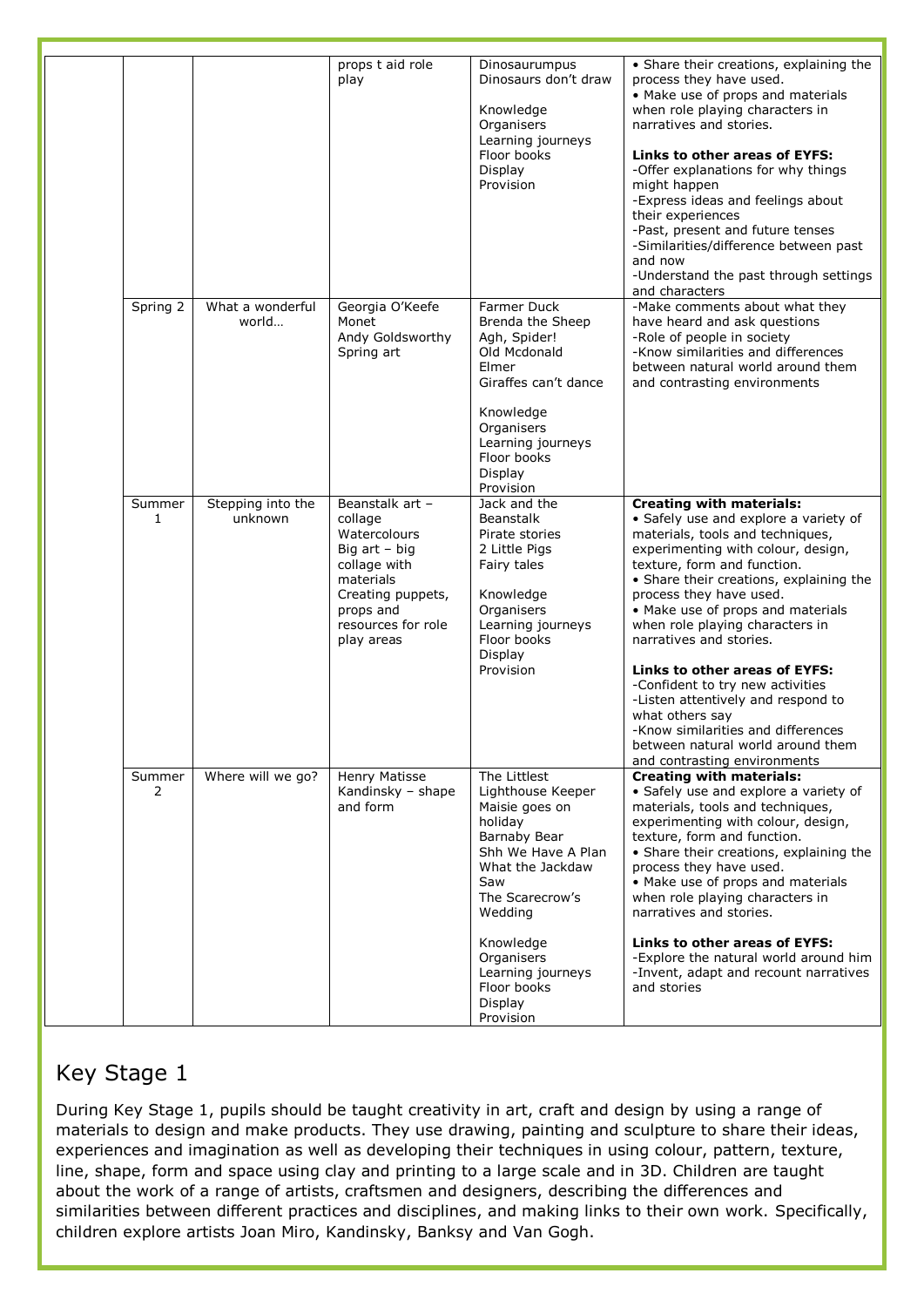# Key Stage 2

As our children enter Key stage 2 they will be taught to develop their techniques, including their control and their use of materials, with experimentation and an increasing awareness of different kinds of art, craft and design. They will use sketch books to record their observations and use them to review and revisit ideas, and collect visual material to help them to develop their ideas. Over key stage 2 children will be given opportunities to improve their mastery of techniques, such as drawing, painting and sculpture with materials (e.g. pencil, charcoal, paint, clay). Children are taught about the about the greatest artists, architects and designers in history. The skills children are taught are guided by the art overview, specific to each year group to ensure prior knowledge and skills are built on and mastered.

### Assessment

Assessment for learning is continuous throughout the planning, teaching and learning cycle. Teachers use the overview of art skills, which breaks down the key processes of art within each year group: drawing, painting, printing, textiles and sculpture, all whilst studying a range of noted contemporary and classical artists. Ongoing assessments take place throughout the year, using the whole school assessment system 'Insight'. Teachers use this information to inform future lessons; ensuring children are supported and challenged appropriately. Children in Foundation Stage are assessed within Expressive Arts and Design and their progress is tracked termly. Age related expectation levels are reported to parents at the end of the reception year. Assessment is supported by the use of the following strategies:

- Observing children at work, individually, in pairs, small groups and in class during whole class teaching.
- Providing effective feedback to learning, to support learning moving forward and to provide opportunities to self-assess, peer assess, consolidate and study in-depth.
- Moderation of work and books/sketch books will be used to inform teacher assessment and reflect on achievements and outcomes against agreed success criteria and learning objectives.

We are committed to providing a teaching and learning environment which ensures that all chidlren are able to progress with their learning, regardless of social class, gender, culture, race, or SEND. Teachers will use a range of strategies to ensure that all learners are included within a classroom ethos that is Relevant, Engaging, Aspirational, Creative and Holistic. (REACH)

### **Subject Vocabulary**

#### **EYFS**

**22-36 months:** Colour, marks.

**30-50 months:** Lines, space, texture, smooth, shiny, rough, prickly, flat, patterned, jagged, bumpy, soft and hard.

**40-60+ months:** wet, dry, flaky, fixed, mix, cut, sweep.

# **Key Stage 1**

#### **Year 1**

**Drawing:** Thick, Thin, Soft, Broad, Narrow, Fine, Pattern, Line, Shape, Detail, Mirror image, Nature, Made environment. **Painting:** Primary (colour), Light, Dark, Thick, Thin, Tone, Warm, Cold, Shade e.g. different shades of red, green, blue, yellow, Bright.

**Printing:** Print, Rubbing, Smudge, Image, Reverse, Shapes, Surface, Pressure, Decoration, Cloth. **Collage & Textiles:** Fabric, Colour, Pattern, Shape, Texture, Glue, Stick, Scissors, Sew, Needle, Felt, Hessian, Scraps, Wool, Yarn, Thread, Fur, Tweed, Silk, Satin, Net, Weave.

**Sculpture:** Model, Cut, Stick, Fold, Bend, Attach, Assemble, Statue, Stone, Shell, Wood, metal.

### **Year 2**

**Drawing:** Thick, Thin, Soft, Broad, Narrow, Fine, Pattern, Line, Shape, Detail, Nature, Made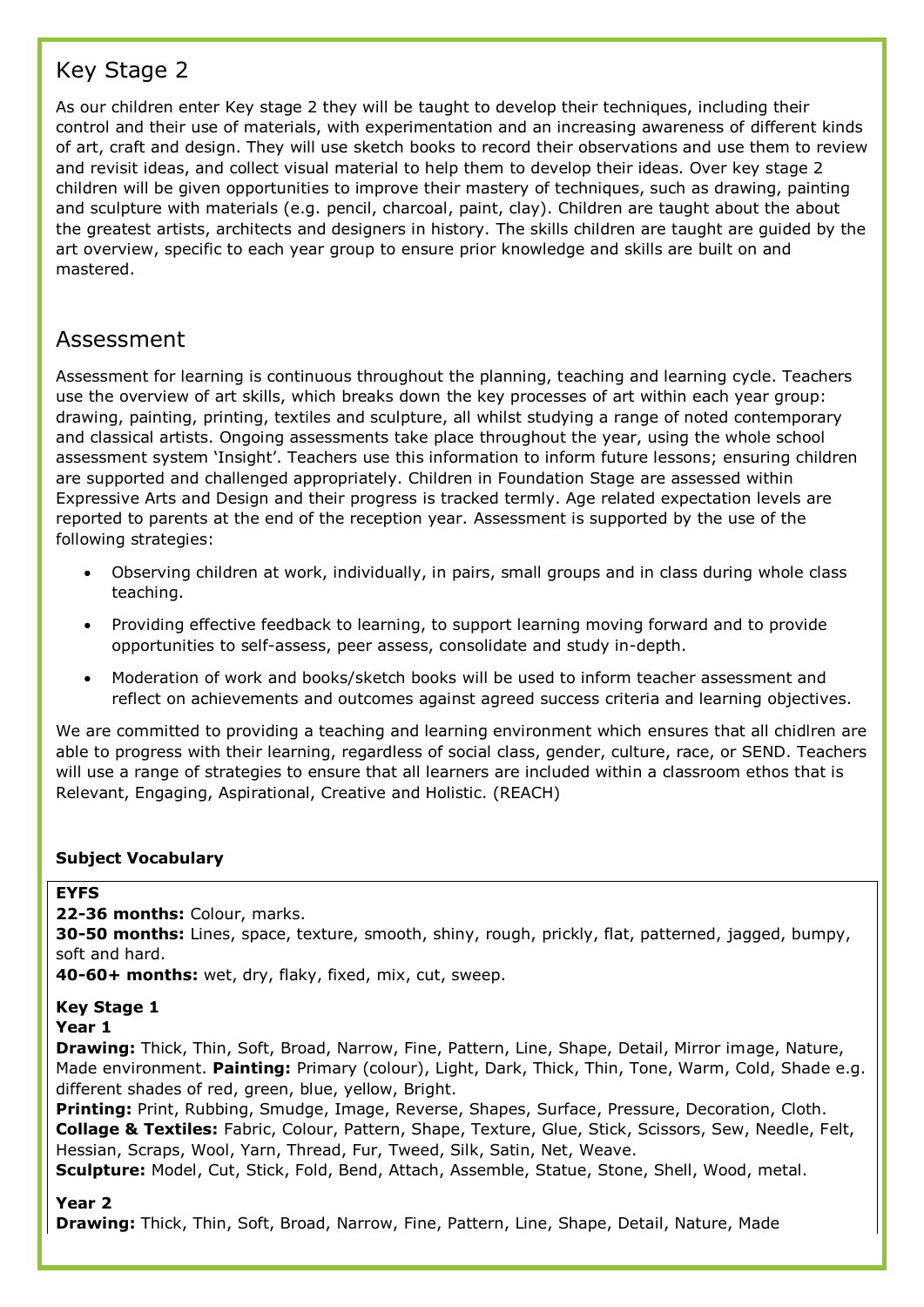environment, Comparison, Still life.

**Painting:** Secondary (colour), Light, Dark, Thick, Thin, Tone, Warm, Cold, Shade e.g. different shades of red, green, blue, yellow, Bright, Pointillism, Colour wash.

**Printing:** Print, Rubbing, Smudge, Image, Reverse, Shapes, Surface, Pressure, Decoration, Cloth, Repeat, Rotate, Mon-print, Two-tone print.

**Collage & Textiles:** Fabric, Colour, Pattern, Shape, Texture, Glue, Stick, Scissors, Sew, Needle, Felt, Hessian, Scraps, Wool, Yarn, Mixed media, Collage, Appliqué, Layers, Combine, Opinion, Thread, Fur, Tweed, Silk, Satin, Net, Weave.

**Sculpture:** Sculpture, Structure, Assemble, Construct, Model, Fold, Bend, Attach, Statue, Stone, Metal, Curve, Form, Clay, Impress, Texture.

#### **Lower Key Stage 2**

#### **Year 3**

**Drawing:** Frame, Cartoon, Comic strip, Map, Position, Boundary, Label, Line, Symbol, Practical, Impractical, Change, Improve.

**Painting:** Abstract, Natural, Bold, Delicate, Detailed, Colour descriptors e.g. scarlet, crimson, emerald, eau de nil, turquoise, Watery, Intense, Strong, Opaque, Translucent, Wash, Tint, Shade, Background, Foreground, Middle ground.

**Printing:** Imprint, Impression, Mould, Monoprint, Background, Marbling, Surface, Absorb, Stencil, Pounce, Negative image, Positive image.

**Collage & Textiles:** Tie and dye, Natural, Synthetic, Vat, Bunching, Dip, Soak, Resist, Threading, Stitching, Embroidery, Cross stitch, running stitch, Stem stitch, Shrunken, Wool tops, Carding, Tease, Matting.

**Sculpture:** Viewpoint, Detail, Decoration, Natural, Form, Two-dimensional, Three-dimensional, Tiles, Brick, Slate, Wood, Stone, Metal, Texture, Bronze, Iron.

#### **Year 4**

**Drawing:** Plan, Distance, Direction, Position, Form, Texture, Tone, Weight, Pressure, Portrait, Past, Present, Appearance, Character, Personality.

**Painting:** Scenery, Rural, Urban, Townscape, Seascape, Representational, Imaginary, Impressionist, Abstract, Idealised, Natural, Swirling, Stippled, Transparent, Opaque, Foreground, Background, Middle ground, Horizon.

**Printing:** Pounce, Linear, Register, Manipulate, Block, Repeat, Continuous, Cylinder. **Collage & Textiles:** Daub, Stamp, Emblem, Motif, Ornamentation, Geometric, Stylised, Abstract. **Sculpture:** Form, Shape, Texture, Composition, Profile, Stylised, Proportion, Decoration, Ornate, Symbolic, Perspective.

#### **Upper Key Stage 2 Year 5**

**Drawing:** Viewpoint, Distance, Direction, Angle, Perspective, Bird's eye view, Alter, Modify, Interior, Exterior, Natural form, Vista, Panorama, Image, Subject, Portrait, Caricature, Expression, Personality. **Painting:** Traditional, Representational, Imaginary, Modern, Abstract, Impressionist, Stippled, Splattered, Dabbed, Scraped, Dotted, Stroked, Textured, Flat, Layered, Opaque, Translucent, Intense. **Printing:** Monotype, Printing plate, Inking up, Water-based, Oil-based, Overlap, Intaglio, Relief, Etching, Engraving, Indentation, Collograph, Pressure.

**Collage & Textiles:** Cloth, Fray, Taffeta, Organdie, Poplin, Tweed, Embellished, Manipulated, Embroidered, Warp, Weft, Replicate, Soft sculpture.

**Sculpture:** Realistic, Proportion, Surface texture, Balance, Scale, Relationship, Transform, Movement, Rhythm, Composition, Structure, Construct, Flexible, Pliable, Hollow, Solid, Surface, Plane, Angle, Slip, Attachment, Relief.

#### **Year 6**

**Drawing:** Action, Balance, Direction, Dynamic, Imbalance, Movement, Poised, Transition, Viewpoint, Weight.

**Painting:** Still life, Traditional, Modern, Abstract, Imaginary, Natural, Made, Inanimate, Composition, Arrangement, Complimentary, Tonal, Shading.